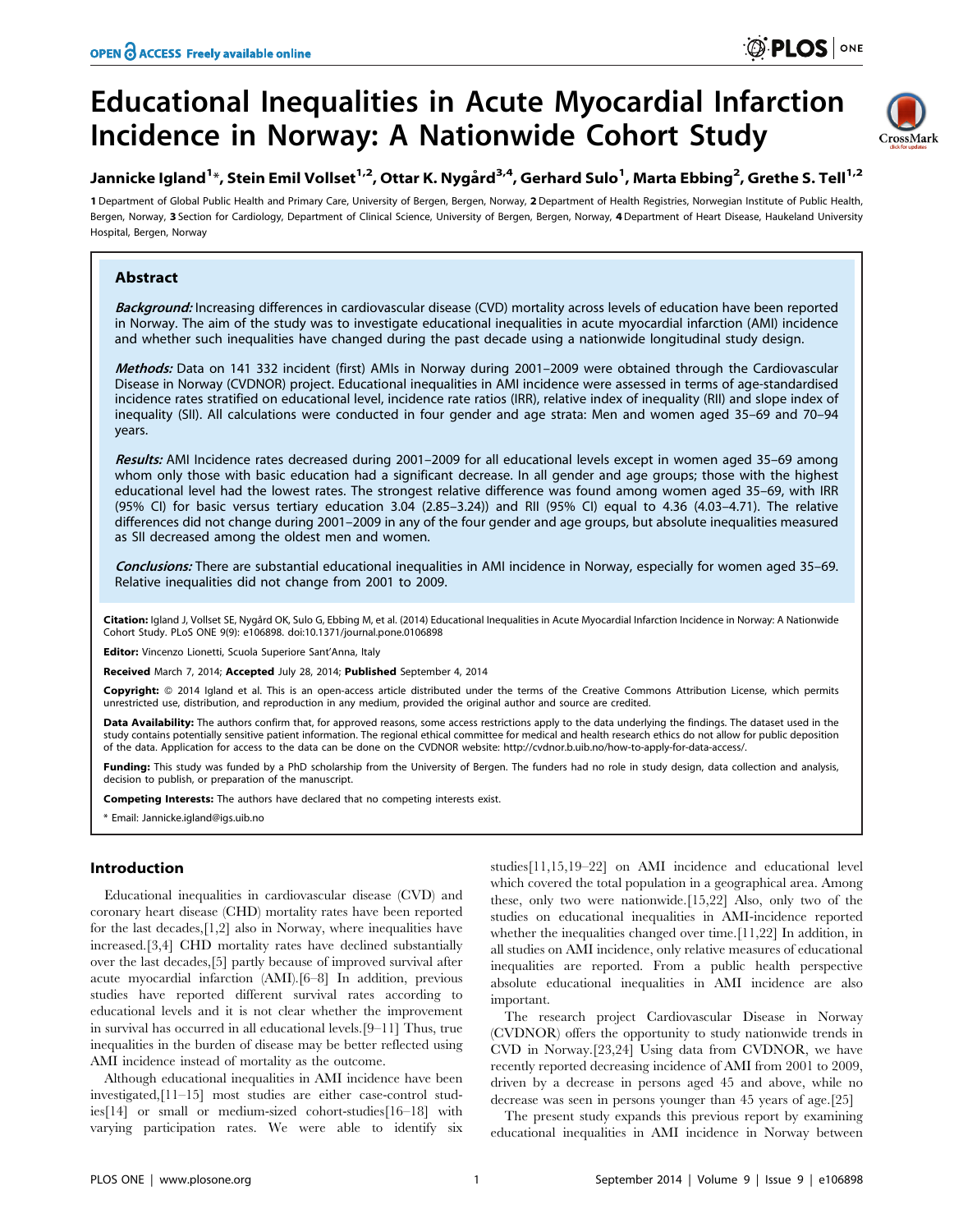2001 and 2009 with special emphasis on differences between men and women and between different age groups. Both absolute inequalities and relative inequalities are reported. We also investigate whether the inequalities changed between 2001 and 2009.

# Methods

## Cardiovascular disease in Norway – CVDNOR

Cardiovascular disease in Norway (CVDNOR) is a collaborative project between the University of Bergen and the Norwegian Knowledge Centre for the Health Services. Details on the project and data collection have been reported previously.[23,24] Briefly, all CVD hospitalisations between 1994 and 2009 were collected retrospectively from the patient administrative systems (PAS) at all somatic hospitals in Norway. Also, in order to include out-ofhospital deaths, information on all deaths during 1994–2009 where CVD was mentioned on the Death Certificate as underlying or contributing cause of death was retrieved from the Norwegian Cause of Death Registry. Hospitalisation data and mortality data were linked to the National Education Database (NEDB) using the personal identification number unique for each resident in Norway. In addition, data on the total population of Norway were retrieved from the Population Registry and linked to NEDB in order to get an education-stratified population-at-risk in 5-year gender- and age groups to be used in calculation of incidence rates.

#### The population at risk

In the total Norwegian population, an AMI-free cohort for a given calendar year was defined as all persons 35–94 years of age living in Norway on Januar  $1<sup>st</sup>$  that year with no AMIhospitalisations the previous seven years, i.e. the population at risk of getting an incident AMI. Persons aged  $\leq$  35 years and  $\geq$  95 years were excluded in order to make sure that most cases had finished their education at the time of event and because we expect the validity of hospital discharge diagnoses, causes of death and information on education to be lower in very old persons.

#### Outcome - Incident acute myocardial infarction

The outcome was incident AMI, defined as a hospitalisation with AMI (ICD9: 410, ICD 10: I21, I22) as main or secondary diagnosis or death with CHD (ICD9: 410–414, ICD10: I20–I25) as underlying cause without any AMI-hospitalisations during the seven year period before the event.[25] We identified 144 634 incident AMI cases aged 35–94 years during 2001–2009. We excluded 3302 cases because of invalid or missing data, resulting in inclusion of 141 332 incident AMIs.

#### Main exposure - Level of education

AMI cases and the population at risk were categorized according to the highest completed educational level registered in NEDB the year before the incident AMI.NEDB contains data on the highest achieved education for all persons with a permanent address in Norway.[26] For persons who completed their education before 1970, this is based on self-reported education from the census in 1970, while information on education achieved after 1970 is based on yearly reporting from educational institutions to Statistics Norway. The highest achieved education is coded according to the Norwegian Standard Classification of education with level codes from 0 to 8, where 0 means no or only pre-school education and 8 means doctoral degree level. We categorized education levels into three categories: Basic education (compulsory education), upper secondary education (high school or vocational school) and tertiary education (college or university).

#### Statistical analyses

Gender differences in age at the time of the incident AMI were tested using t-test and in the distribution of education using chisquare tests.

Incidence rates per calendar year were calculated using number of incident AMIs and the AMI-free population in 5-year age groups. Direct age-standardisation was done using the total Norwegian population in the year 2001 as standard population. Ninety-five percent confidence intervals (CI) for the age standardised rates were calculated using a normal approximation to the binomial distribution.

Calculations were done separately for each level of education in four groups; men and women 35–69 and 70–94 years.

Log-linear time-trends in incidence rates for each level of education were tested by including calendar year as a continuous independent variable in a Poisson regression model with count of AMI-events as outcome and the AMI-free population specified as exposure. Models were constructed for each gender- and age group separately with adjustment for age.

Incidence rate ratios (IRR) with tertiary education as the reference category were also calculated with Poisson regression. Separate models were made for the four age and gender-groups with adjustment for age and calendar year. Potential change in the effect of education over time was explored by stratifying on calendar year for each gender- and age group and by testing for interaction between calendar year and education in age-adjusted models.

During the study period (2001–2009), level of education among adults were strongly associated with both age and gender in Norway with lower education among the elderly and also lower education among women compared to men in the oldest age groups.[27] In addition, the proportion in the population with tertiary education increased slightly between 2001 and 2009, especially among younger women.[28] The distribution of education for the population in Norway during 2001–2009 according to gender and age group (35–69 and 70–94) are displayed in Figure S1. Therefore, in order to compare the effect of education on incidence across age groups, gender and calendar years we also calculated the relative index of inequality (RII) and the slope index of inequality (SII) for each gender and age group.[29,30] Each individual were given an education risk score between 0 and 1 which was equal to the midpoint of the cumulative relative frequency range covered by the education distribution for each calendar year. Individuals with low education and thus higher risk of AMI had risk scores close to 1.

After calculation of the education risk scores, the RII was calculated as  $\exp(\beta)$  from a Poisson model with the scores included as continuous variables. The SII was then calculated as the difference between predicted incidence rates when score was equal to 1 and 0 while keeping the other covariates in the model at the mean, using the margins-command in Stata.[31]

The RII is the ratio in rates between the  $100^{th}$  and the  $0^{th}$ percentile of the education distribution while SII is the difference in rates between the  $100<sup>th</sup>$  and the  $0<sup>th</sup>$  percentile of the education distribution.

A test for linear trend in RIIs and SIIs across calendar years was done with weighted linear regression with the RIIs and SIIs as dependent variables, calendar year as independent continuous variable and the inverse of the standard errors for the RIIs and SIIs as weights.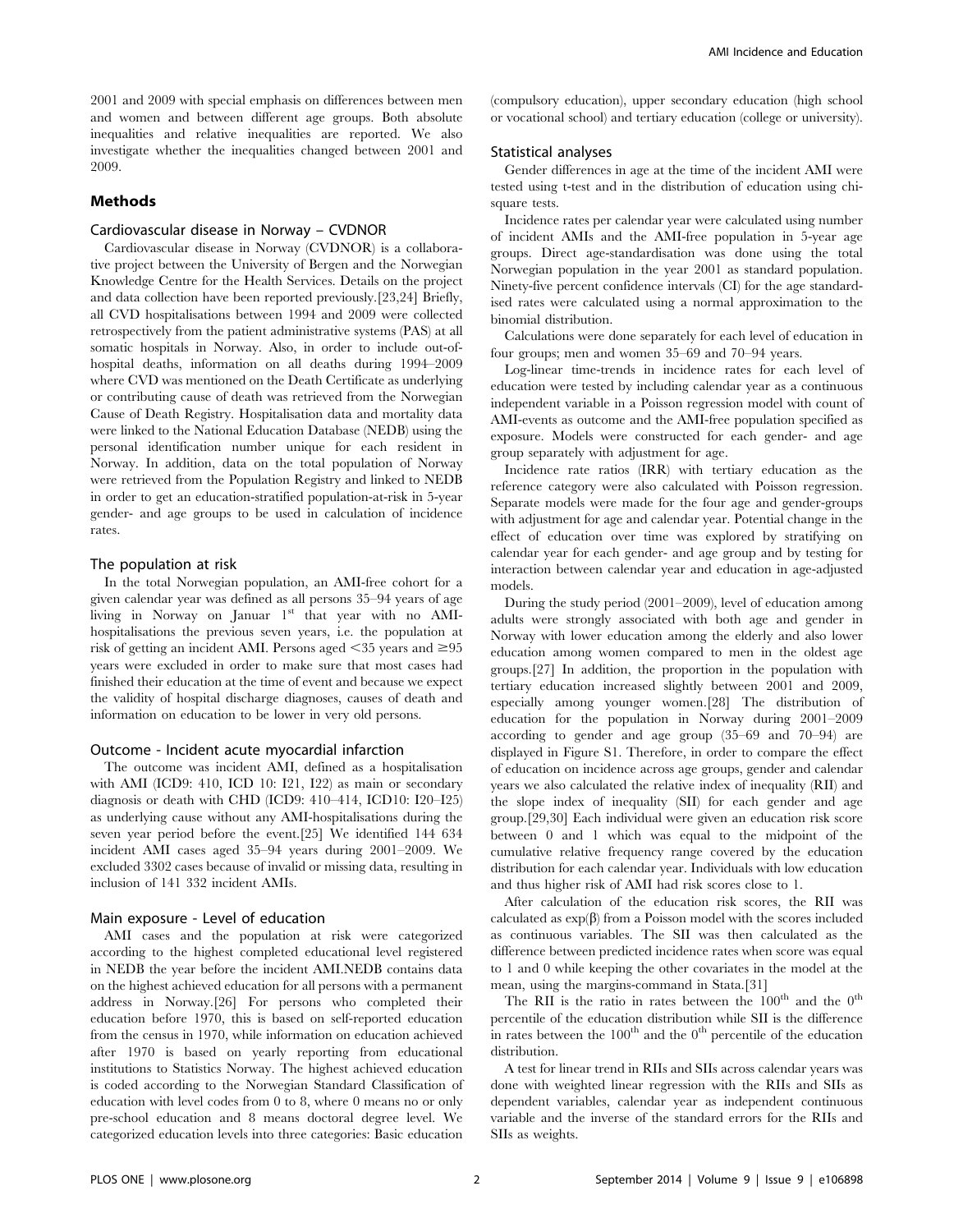In our definition of incident AMI we included all CHD deaths outside hospital without any prior AMI hospitalisations the previous seven years. This could cause an overestimation of the AMI incidence because some of the CHD-deaths could have other causes than AMI. We therefore did additional analyses where only deaths with AMI as the underlying cause were included in order to see if this affected the findings of educational inequalities. The results of these analyses are included as supporting material.

All analyses were conducted using Stata 12 (Stata Corp LP, 4905 Lakeway Drive, College Station, Texas, USA).

The study protocol was approved by the Regional Committee for Medical and Health Research Ethics, Health Region West.

#### Results

Among the 141 332 incident AMIs, 111 993 were hospitalised cases and 29 339 were CHD-deaths without prior AMI (Table 1). Women were on average older than men at their incident AMI and had less education. Patients with CHD-death without AMI hospitalisation were older and had lower education than patients with AMI-hospitalisation as the incident event.

Time-trends in age-standardized incidence-rates for each level of education in the four gender- and age groups are shown in Figure 1. All four groups showed a clear education gradient with higher incidence rates for lower levels of education. The rates decreased significantly over time (log-linear time trend) for all levels of education except for among women aged 35–69 with upper secondary and tertiary education. Women aged 35–69 with basic education had a significant negative log-linear trend between 2001 and 2007 but rates increased on average by 11% per year from 2007 to 2009 (IRR  $(95\% \text{ CI}) = 1.11 (1.04-1.18)$ ). Tests for interaction between year and education showed no proof of different log-linear trends across different levels of education in any of the four gender-and age-groups.

IRR for basic and secondary vs. tertiary education, RII and SII are given in Table 2. IRRs were significant in all gender- and age groups. The strongest effect was among women aged 35–69 with an IRR (95% CI) of 3.04 (2.85–3.24). Poisson models with test for interaction between education and year did not show a significant change in the education-effect over time in any of the four genderand age groups. The RII was strongest among women aged 35–69 with RII (95% CI) of 4.36 (4.03–4.71). SII was smallest among women aged 35–69 and largest among men aged 70–94.

RIIs and SIIs from analyses stratified on calendar year are given in Figure 2. There were no linear trends in RIIs over time in any of the gender and age groups. Among men and women 35–69 years, the SIIs showed no linear trend, while among men and women 70–94 years there was a statistically significant linear decrease with p-trend  $= 0.02$  among men and p-trend  $= 0.006$ among women.

Results from additional analyses with only AMI-deaths included instead of all CHD-deaths are given in Table S1. The relative inequalities, measured ass IRR and RII, were very similar to the main results in Table 2 while the absolute inequalities were smaller as a consequence of lower incidence rates for all levels of education.

#### Table 1. Incident AMIs in Norway 2001–2009 by level of education: a CVDNOR project.

|                                  | <b>Total</b>  | Men           | Women         | p-diff   |
|----------------------------------|---------------|---------------|---------------|----------|
|                                  |               |               |               |          |
| Total incident AMIs*             |               |               |               |          |
| n(%)                             | 141 332 (100) | 84 225 (59.6) | 57 107 (40.4) |          |
| Age, mean (SD)                   | 73.7 (13.2)   | 70.4 (13.3)   | 78.6 (11.4)   | < 0.0001 |
| Education, n (%)                 |               |               |               |          |
| <b>Basic education</b>           | 69 203 (49.0) | 35054 (41.6)  | 34149 (59.8)  |          |
| Upper Secondary education        | 57 507 (40.7) | 38073(45.2)   | 19434 (34.0)  |          |
| Tertiary education               | 14 622 (10.4) | 11098 (13.2)  | 3524 (6.2)    | < 0.0001 |
| Hospitalised incident AMIs       |               |               |               |          |
| n(%)                             | 111 993       | 68 154 (60.9) | 43 839 (39.1) |          |
| Age, mean (SD)                   | 72.4 (13.3)   | 69.3 (13.3)   | 77.3 (11.7)   | < 0.0001 |
| Education, n (%)                 |               |               |               |          |
| <b>Basic education</b>           | 52 948 (47.3) | 27 349 (40.1) | 25 599 (58.4) |          |
| <b>Upper Secondary education</b> | 46 710 (41.7) | 31 373 (46.0) | 15 337 (5.0)  |          |
| Tertiary education               | 12 335 (11.0) | 9 432 (13.8)  | 2903(6.6)     | < 0.0001 |
| CHD**-deaths without prior AMI   |               |               |               |          |
| n(%)                             | 29 339        | 16071 (54.8)  | 13268 (45.2)  |          |
| Age, mean (SD)                   | 78.5 (11.7)   | 74.9 (12.3)   | 82.9 (9.2)    | < 0.0001 |
| Education, n (%)                 |               |               |               |          |
| <b>Basic education</b>           | 16255 (55.4)  | 7705 (47.9)   | 8550 (64.4)   |          |
| Upper Secondary education        | 10797 (36.8)  | 6700 (41.7)   | 4097 (30.9)   |          |
| Tertiary education               | 2287 (7.8)    | 1666 (10.4)   | 621(4.7)      | < 0.0001 |

\*AMI = Acute myocardial infarction;

\*\*CHD = Coronary Heart Disease.

doi:10.1371/journal.pone.0106898.t001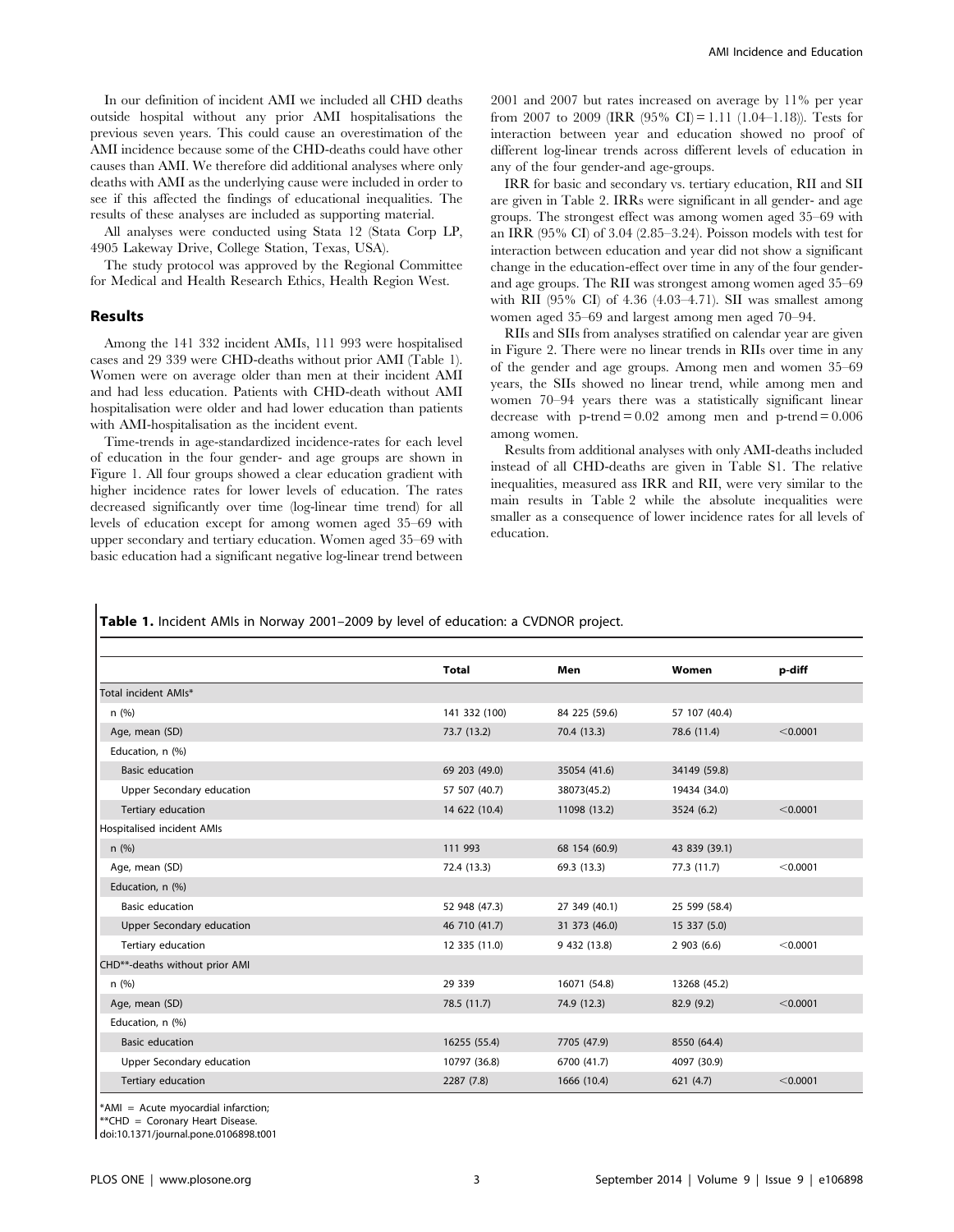

Year

Figure 1. Time-trends in age-standardised AMI incidence rates by level of education: a CVDNOR project. Rates are shown in four gender- and age groups. Upper panel: Men and women aged 35–69 years. Lower panel: Men and women aged 70–94 years. Arrows indicate significant log-linear trend.

doi:10.1371/journal.pone.0106898.g001

Table 2. Relative and absolute inequalities in AMI incidence according to level of education by gender and age group: a CVDNOR project.

|                           | Total               | Men 35-69           | <b>Women 35-69</b>  | Men 70-94              | <b>Women 70-94</b>     |
|---------------------------|---------------------|---------------------|---------------------|------------------------|------------------------|
| <b>Incident AMIs</b>      | 141 332             | 37 031              | 10 886              | 47 194                 | 46 221                 |
| Person-years 2001-2009*   | 21 037 794          | 8 782 941           | 8 782 962           | 1 543 750              | 2 428 438              |
| AASIR 2001-2009           | 715.5               | 436.2               | 122.0               | 3299.6                 | 1757.7                 |
| IRR (95% CI)              |                     |                     |                     |                        |                        |
| Tertiary education        |                     |                     |                     |                        | $\mathbf{1}$           |
| Upper secondary education | $1.44(1.41-1.47)$   | $1.56(1.52 - 1.61)$ | 1.86 (1.74-1.98)    | $1.32(1.28 - 1.36)$    | $1.20(1.15-1.25)$      |
| <b>Basic education</b>    | $1.82(1.78-1.85)$   | $2.01(1.95 - 2.07)$ | $3.04(2.85 - 3.24)$ | $1.54(1.49-1.59)$      | $1.52(1.46 - 1.58)$    |
| p-trend                   | < 0.001             | < 0.001             | < 0.001             | < 0.001                | < 0.001                |
| RII (95% CI)              | $2.10(2.06 - 2.15)$ | $2.45(2.35 - 2.55)$ | $4.36(4.03 - 4.71)$ | $1.64(1.59-1.70)$      | $1.72(1.66 - 1.79)$    |
| SII (95% CI)              | 462.7 (449.1-476.3) | 336.3 (320.8-351.8) | 138.1 (129.8-146.3) | 1953.2 (1815.8-2090.6) | 1150.6 (1070.3-1231.0) |

Abbreviations:

AMI, Acute myocardial infarction.

AASIR, Average age-standardised incident rate between 2001 and 2009.

IRR, Incidence rate ratio from Poisson regression.

RII, relative index of inequality. Ratio between rates at the upper 100th- and lower  $0^{th}$  %-end of the education scale.

 $SII = slope$  index of inequality, absolute difference in rate per 100 000 between the upper 100<sup>th</sup> %- and lower 0<sup>th</sup> %-end of the education scale.

IRR, RII and SII are adjusted for age and calendar year in each gender- and age strata. Total model also adjusted for gender.

\*Person-years for the total population at risk of getting an incident AMI.

doi:10.1371/journal.pone.0106898.t002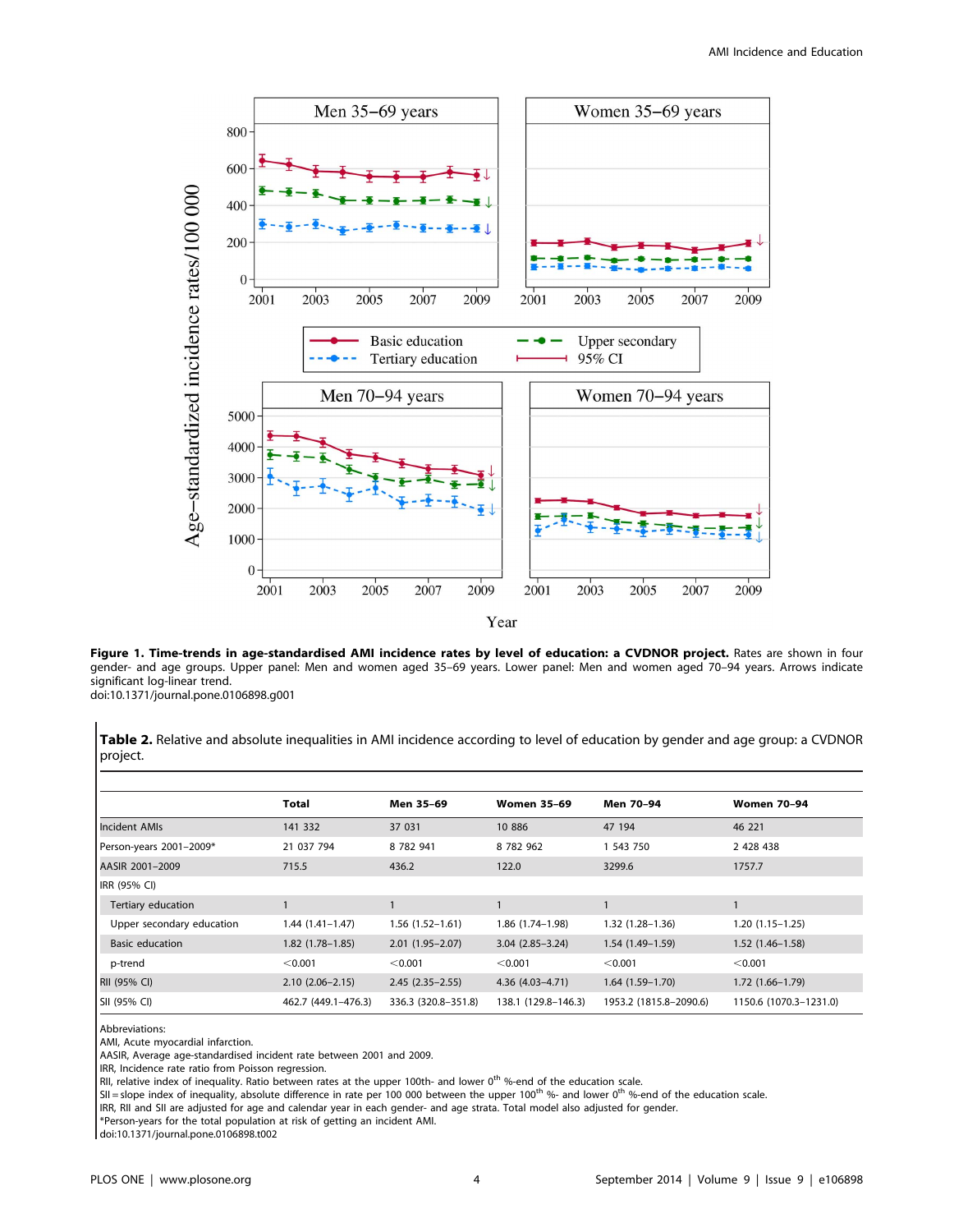

Figure 2. Time-trends in relative index of inequality (RII) and slope index of inequality (SII): a CVDNOR project. Estimates are displayed by gender and age group. Upper panel: Men and women aged 35–69 years. Lower panel: Men and women aged 70–94 years. The y- axis for the RII is given on the left hand side and the y-axis for the SII is given on the right hand side. doi:10.1371/journal.pone.0106898.g002

#### **Discussion**

This nation-wide study in Norway showed substantial educational differences in AMI incidence rates. The relative inequalities were largest among women aged 35–69 years old, while the absolute inequalities were largest among men aged 70–94. The relative inequalities did not change during 2001–2009 while absolute inequalities decreased among the oldest men and women, due to the general decrease in incidence for all levels of education during 2001–2009.

#### Comparison with other studies

A study on educational differences in first-time AMI in Sweden between 1987 and 2008 reported an IRR for less than 9 vs. more than 12 years of education to be 1.60 for men and 1.85 for women.[15] This corresponds well with the IRRs we found for upper secondary vs. basic education. A Finnish study on socioeconomic inequalities in acute coronary syndromes between 1988 and 2002 found significant differences in age-standardized incidence rates between secondary and basic education which decreased with age, and stronger relative differences among younger women than younger men.[11] In accordance with our findings, they found no significant interaction between level of education and calendar year.

We are not aware of studies that have reported RII and SII for educational inequalities in AMI incidence, only CHD and CVD mortality.[1–3] Our estimate of RII in men aged 35–69  $(RII = 2.45)$  is similar to the RII for CVD mortality in Norwegian men aged 46–64 between 1990 and 2000,[3] while the RII we found in women aged  $35-69$  (RII = 4.36) is somewhat higher than the corresponding RII for inequality reported for CVD mortality in women  $(RII = 3.7)$ . This indicates that in women, the inequalities in the actual burden of disease are larger than the impression we get from studying mortality rates. Another study by Gallo et al based on data from the multi-center EPIC cohort-study found similar educational inequalities in men and women with a RII of 2.3 for men and 2.4 for women,[2] but the most socially deprived women may decline to participate, affecting the estimate of educational inequality in CHD mortality.

#### Strengths and limitations

The CVDNOR study encompasses the total population, minimizing selection bias. By using the AMI-free population as population at risk instead of the total population we have also avoided an overestimation of incidence rates in the oldest group were a substantial proportion of the population have had an AMI. Emigration was taken into account by updating the population at risk January 1<sup>st</sup> each year. All deaths among Norwegian residents are registered in the Cause of Death Registry, even if the death occurs abroad. Thus, the only loss to follow-up was non-fatal incident AMI hospitalisation outside Norway among nonemigrated residents.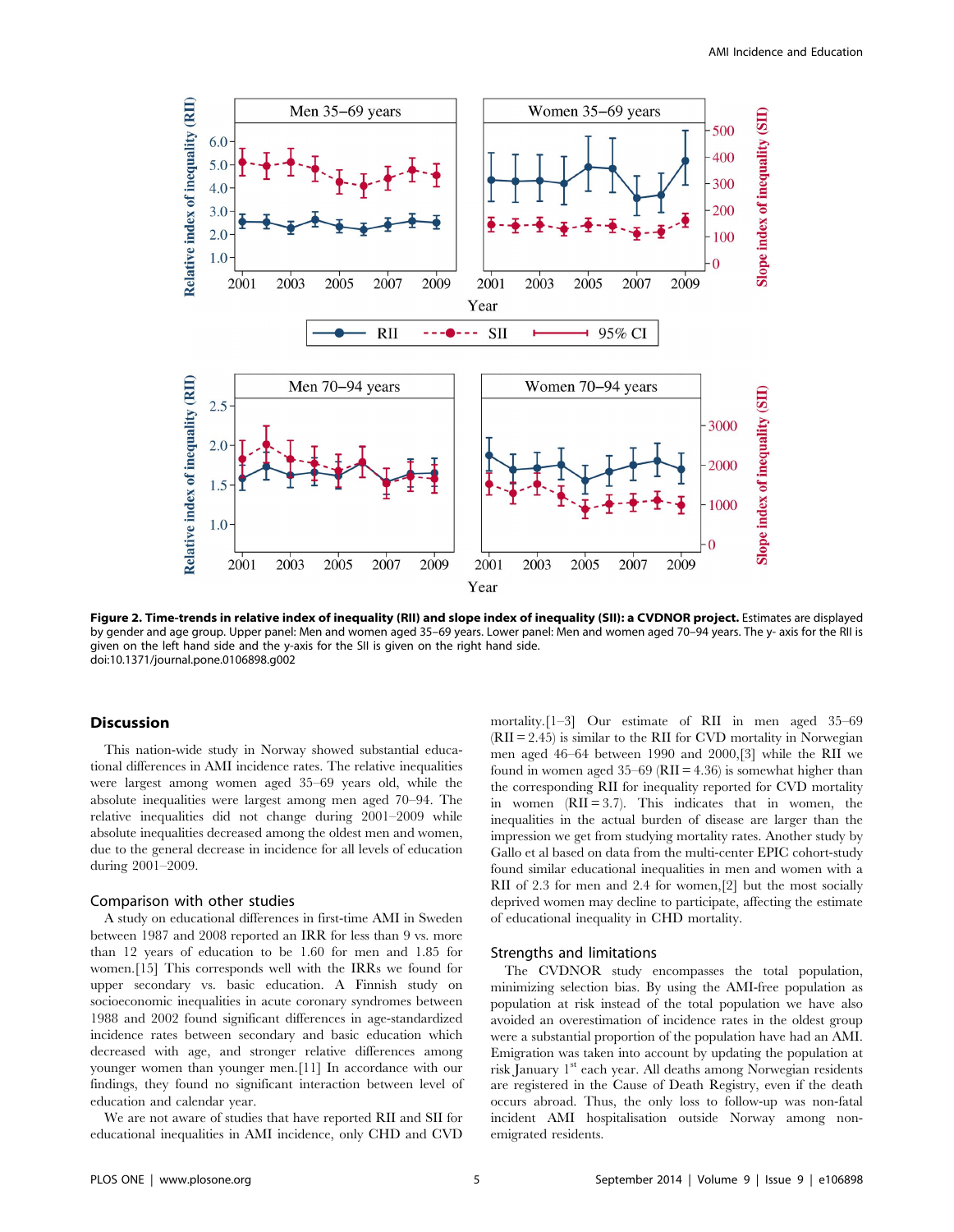While other studies on inequalities in health mostly reports relative measures,[32] we have reported both relative and absolute measures of inequalities according to recommendations from the WHO.[33] Relative and absolute measures of inequality provides different aspects of information and it is important to report both measures in order to get a broader picture on the inequalities in the burden of the disease. For instance, if the disease occurrence is decreasing over time for all educational levels but more for the most educated, the absolute inequalities will decrease, while the relative inequalities will increase. When only one measure is reported, the conclusion may be misleading and misinterpreted. We have also taken into account changes in the distribution of education in the population by reporting RII and SII instead of merely rate ratios and rate differences between categories of education.

By using education instead of occupational class, income or wealth as a measure of socioeconomic status (SES) we have also minimized the likelihood of reversed causation because education usually is completed early in life, before clinical CVD.[34] Low occupational class/income/wealth at the time of the event may be caused by many years of poor health status before the clinical event. Education is a precise and stable measure which, in Norway, is easier to obtain than other SES-measures. In addition, the different SES-measures do not measure the same aspects of socioeconomic status,[35] and education is perhaps more related to lifestyle choices and health awareness than income and wealth.

The identification of incident AMI cases in the study was based on diagnosis codes from the patient administrative systems without validation against the patient's medical records, but another project who used the same method to withdraw data on AMIhospitalisations from the patient administrative systems in Norway found that less than 1% of the cases deviated from the patient medical record when it came to main diagnosis and dates for hospitalisation and discharge.[36] The troponin diagnostic criteria for AMI, which causes more AMIs to be diagnosed was introduced gradually in Norway between 1999 and 2001 and is thus not likely to have affected the trends in AMI incidence rates between 2001 and 2009.[37]

For non-hospitalised cases we included all CHD-deaths in the main results, which may overestimate the AMI incidence. Additional analyses with a stricter definition with only AMIdeaths included resulted in approximately the same relative educational inequalities. The potential overestimation of AMI incidence has thus not introduced any bias in the results, since unchanged relative inequalities imply that overestimation has occurred to the same extent for all educational levels.

Because of the self-report of education in those who completed their education before 1970, there is a risk of underreporting of education in the age group 70–94 which could have attenuated the education effect.

Further, formal education might not be a good enough measure of socioeconomic status among the elderly, since it was less common to complete higher education in Norway fifty years ago. Many elderly people, especially elderly women, with high socioeconomic status may nevertheless not have completed a high level of education. This probably explains the weaker relative inequalities we found among the oldest men and women compared to the youngest.

#### Explanations and interpretation of results

The majority of the educational inequalities in AMI incidence may be explained by educational differences in CVD risk factor

levels and health behaviour. Since our study is based on the total population of Norway and information on the cases was obtained from patient administrative systems at the hospitals, we were not able to adjust for CVD risk factors or other lifestyle factors. Statistics Norway delivers reports on health, life style and living conditions every third year based on results from telephone interviews and questionnaires in a representative sample of Norwegian residents.[38] According to these reports there are substantial educational inequalities in the prevalence of smoking, obesity and physical inactivity. The prevalence of smoking and physical inactivity decreased between 2002 and 2012 for all levels of education and age groups, while obesity increased. The relative educational inequalities in smoking prevalence also increased in all age groups in the same period while educational inequalities in obesity increased only among persons aged 25–44. A recent health survey from one of the 19 counties in Norway found substantial educational inequalities in smoking, hypertension and diabetes among both men and women.[39] Differences in smoking and hypertension increased between 1984–86 and 2006–08. The investigators also found that 25% of the educational inequalities in CHD mortality in women and 55% in men could be explained by behavioural factors including smoking, physical activity and alcohol intake.[40] We did not observe increasing educational inequalities in AMI incidence during 2001–2009, despite reports on increasing inequalities in risk factors during the same time period. However, since there normally is a time lag between poor lifestyle and occurrence of disease it might take some time before increasing inequalities in risk factors are reflected in incidence rates.

Some of the educational inequalities in AMI incidence might also be explained by differences in health awareness,[41,42] psychosocial factors[43,44] or differences in compliance to treatment and adherence to advices on change of lifestyle.[45]

The strongest relative educational inequalities were observed among women aged 35–69. This was also the only gender-and age group without a significant decrease in incidence for all levels of education during the study period. Only persons with basic education had a significant decrease, but with a worrying increase the last few years. Further investigations should be done to investigate if this unfavourable trend is continuing for women in this age group after 2009.

Norway has a history of strong egalitarian policies with equal access to both education and healthcare for all residents. Despite this, our study shows that relative educational inequalities in AMI incidence are fairly large and not decreasing. Even though incidence rates decreased for all educational levels, primary prevention efforts are needed to reduce the gap in incidence between persons with high and low education.

# Conclusion

AMI incidence rates decreased between 2001 and 2009 for all educational levels except among women 35–69 years with upper secondary and tertiary education. AMI incidence rates between 2001 and 2009 show a steep gradient across levels of education, especially for women aged 35–69. The relative educational differences did not change over time while the absolute inequalities decreased in men and women aged 70– 94.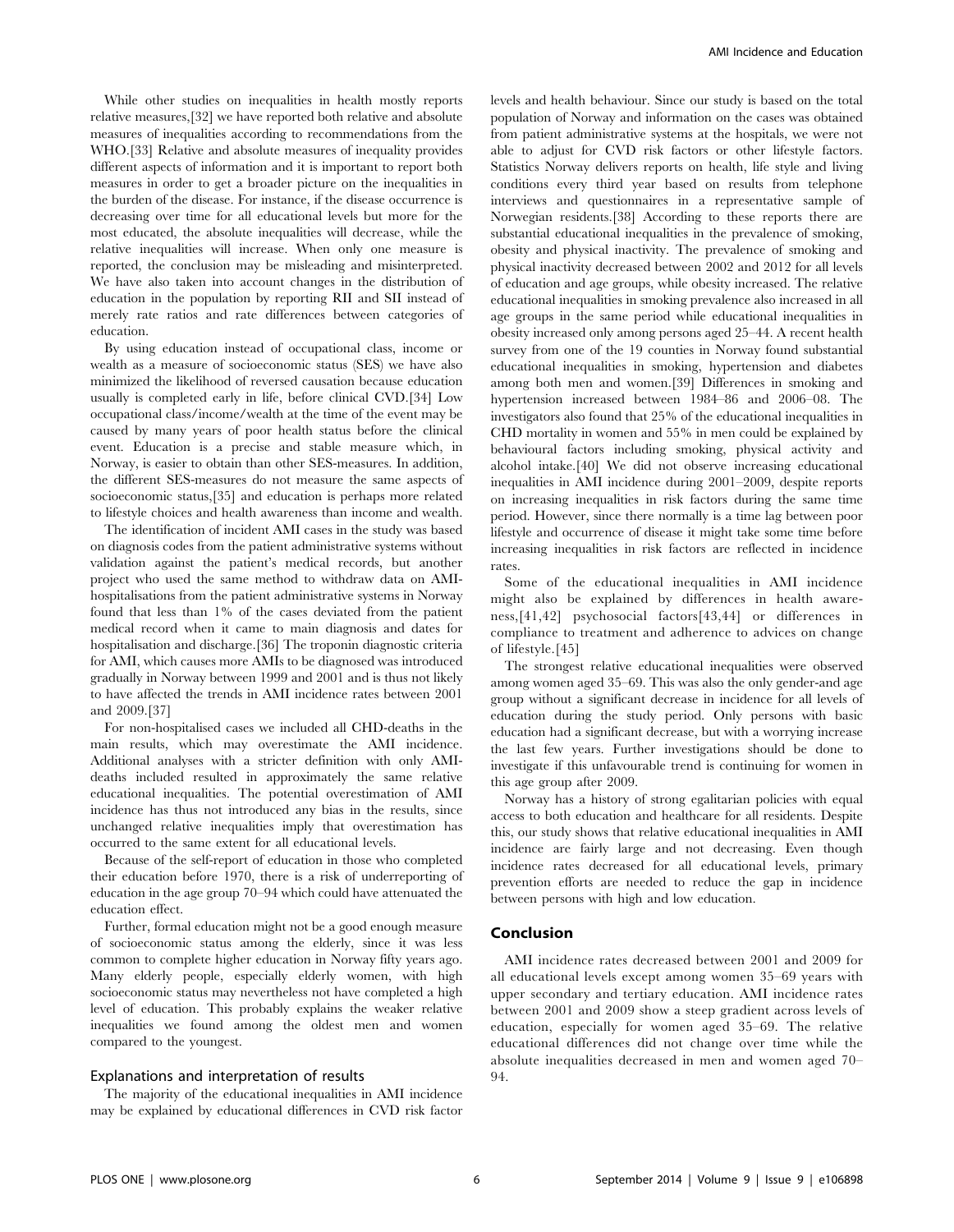#### Supporting Information

Figure S1 Distribution of education in the Norwegian population from 2001 to 2009 by sex, age group and calendar year.

(PDF)

Table S1 Relative and absolute inequalities in AMI incidence according to level of education by gender and age group when using an alternative definition of incident AMI cases: a CVDNOR project. (DOCX)

#### References

- 1. Mackenbach JP, Stirbu I, Roskam AJ, Schaap MM, Menvielle G, et al. (2008) Socioeconomic inequalities in health in 22 European countries. N Engl J Med 358: 2468–2481.
- 2. Gallo V, Mackenbach JP, Ezzati M, Menvielle G, Kunst AE, et al. (2012) Social inequalities and mortality in Europe–results from a large multi-national cohort. PLoS One 7: e39013.
- 3. Strand BH, Groholt EK, Steingrimsdottir OA, Blakely T, Graff-Iversen S, et al. (2010) Educational inequalities in mortality over four decades in Norway: prospective study of middle aged men and women followed for cause specific mortality, 1960–2000. BMJ 340: c654.
- 4. Moe JO, Steingrimsdottir OA, Strand BH, Groholt EK, Naess O (2012) Trends in educational inequalities in old age mortality in Norway 1961–2009: a prospective register based population study. BMC Public Health 12: 911.
- 5. Levi F, Chatenoud L, Bertuccio P, Lucchini F, Negri E, et al. (2009) Mortality from cardiovascular and cerebrovascular diseases in Europe and other areas of the world: an update. Eur J Cardiovasc Prev Rehabil 16: 333–350.
- 6. Langorgen J, Igland J, Vollset SE, Averina M, Nordrehaug JE, et al. (2009) Short-term and long-term case fatality in 11 878 patients hospitalized with a first acute myocardial infarction, 1979–2001: the Western Norway cardiovascular registry. Eur J Cardiovasc Prev Rehabil 16: 621–627.
- 7. Capewell S, Livingston BM, MacIntyre K, Chalmers JWT, Boyd J, et al. (2000) Trends in case-fatality in 117 718 patients admitted with acute myocardial infarction in Scotland. Eur Heart J 21: 1833–1840.
- 8. Schmidt M, Jacobsen JB, Lash TL, Botker HE, Sorensen HT (2012) 25 year trends in first time hospitalisation for acute myocardial infarction, subsequent short and long term mortality, and the prognostic impact of sex and comorbidity: a Danish nationwide cohort study. BMJ 344.
- 9. Alter DA, Chong A, Austin PC, Mustard C, Iron K, et al. (2006) Socioeconomic status and mortality after acute myocardial infarction. Ann Intern Med 144: 82– 93.
- 10. Rasmussen JN, Rasmussen S, Gislason GH, Buch P, Abildstrom SZ, et al. (2006) Mortality after acute myocardial infarction according to income and education. J Epidemiol Community Health 60: 351–356.
- 11. Lammintausta A, Immonen-Raiha P, Airaksinen JK, Torppa J, Harald K, et al. (2012) Socioeconomic inequalities in the morbidity and mortality of acute coronary events in Finland: 1988 to 2002. Ann Epidemiol 22: 87–93.
- 12. Manrique-Garcia E, Sidorchuk A, Hallqvist J, Moradi T (2011) Socioeconomic position and incidence of acute myocardial infarction: a meta-analysis. J Epidemiol Community Health 65: 301–309.
- 13. Baldi I, Costa G, Foltran F, Spada V, Daniele C, et al. (2013) Effect of educational attainment on incidence and mortality for ischemic heart and cerebrovascular diseases: A systematic review and trend estimation. Int J Cardiol.
- 14. Rosengren A, Subramanian SV, Islam S, Chow CK, Avezum A, et al. (2009) Education and risk for acute myocardial infarction in 52 high, middle and lowincome countries: INTERHEART case-control study. Heart 95: 2014–2022.
- 15. Yang D, Dzayee DA, Beiki O, de Faire U, Alfredsson L, et al. (2012) Incidence and case fatality after day 28 of first time myocardial infarction in Sweden 1987– 2008. Eur J Prev Cardiol 19: 1304–1315.
- 16. Qureshi AI, Suri MF, Saad M, Hopkins LN (2003) Educational attainment and risk of stroke and myocardial infarction. Med Sci Monit 9: CR466–473.
- 17. Yarnell J, Yu S, McCrum E, Arveiler D, Hass B, et al. (2005) Education, socioeconomic and lifestyle factors, and risk of coronary heart disease: the PRIME Study. Int J Epidemiol 34: 268–275.
- 18. Huisman M, Van Lenthe F, Avendano M, Mackenbach J (2008) The contribution of job characteristics to socioeconomic inequalities in incidence of myocardial infarction. Soc Sci Med 66: 2240–2252.
- 19. Petrelli A, Gnavi R, Marinacci C, Costa G (2006) Socioeconomic inequalities in coronary heart disease in Italy: A multilevel population-based study. Social science & medicine 63: 446–456.
- 20. Morrison C, Woodward M, Leslie W, Tunstall-Pedoe H (1997) Effect of socioeconomic group on incidence of, management of, and survival after

#### Acknowledgments

The authors thank Tomislav Dimoski at The Norwegian Knowledge Centre for the Health Services, Oslo, Norway for his contribution by developing the software necessary for obtaining data from Norwegian hospitals, conducting the data collection and quality assurance of data in this project.

## Author Contributions

Conceived and designed the experiments: JI. Analyzed the data: JI. Wrote the paper: JI GST SEV GS ME OKN. Project leader: GST. Conception and design of the work: JI GST SEV OKN. Acquisition of data: GST. Interpretation of results:  $\overline{II}$  GST SEV GS ME OKN. Final approval of the version to be published: JI GST SEV GS ME OKN.

myocardial infarction and coronary death: analysis of community coronary event register. BMJ 314: 541–546.

- 21. Hallqvist J, Lundberg M, Diderichsen F, Ahlbom A (1998) Socioeconomic differences in risk of myocardial infarction 1971–1994 in Sweden: time trends, relative risks and population attributable risks. Int J Epidemiol 27: 410–415.
- 22. Davies CA, Dundas R, Leyland AH (2009) Increasing socioeconomic inequalities in first acute myocardial infarction in Scotland, 1990–92 and 2000–02. BMC Public Health 9: 134.
- 23. Sulo G, Igland J, Vollset SE, Nygård OK, Oyen N, et al. (2013) Cardiovascular disease and diabetes mellitus in Norway during 1994–2009 CVDNOR – a nationwide research project. Norsk Epidemiologi 23: 101–107.
- 24. Igland J, Tell GS, Ebbing M, Nygård OK, Vollset SE, et al. (2013) Cardiovascular Disease in Norway 1994–2009. Description of data and data quality. University of Bergen. Available: [http://cvdnor.b.uib.no/files/2013/08/](http://cvdnor.b.uib.no/files/2013/08/CVDNOR-Data-and-Quality-Report1.pdf) [CVDNOR-Data-and-Quality-Report1.pdf](http://cvdnor.b.uib.no/files/2013/08/CVDNOR-Data-and-Quality-Report1.pdf).
- 25. Sulo G, Igland J, Nygard O, Vollset SE, Ebbing M, et al. (2013) Favourable trends in incidence of AMI in Norway during 2001–2009 do not include younger adults: a CVDNOR project. Eur J Prev Cardiol: Epub ahead of print.
- 26. Statistics Norway (2006) Individually based education statistics. Documentation 2005. Available: [http://www.ssb.no/a/english/publikasjoner/pdf/nos\\_d361\\_](http://www.ssb.no/a/english/publikasjoner/pdf/nos_d361_en/nos_d361_en.pdf) [en/nos\\_d361\\_en.pdf](http://www.ssb.no/a/english/publikasjoner/pdf/nos_d361_en/nos_d361_en.pdf)
- 27. OECD (2005) Education at a Glance 2005: OECD Indicators. OECD Publishing.
- 28. OECD (2011) Education at a Glance 2011: OECD Indicators. OECD Publishing.
- 29. Sergeant JC, Firth D (2006) Relative index of inequality: definition, estimation, and inference. Biostatistics 7: 213–224.
- 30. Mackenbach JP, Kunst AE (1997) Measuring the magnitude of socio-economic inequalities in health: an overview of available measures illustrated with two examples from Europe. Soc Sci Med 44: 757–771.
- 31. Williams R (2012) Using the margins command to estimate and interpret adjusted predictions and marginal effects. Stata Journal 12: 308–331.
- 32. King NB, Harper S, Young ME (2012) Use of relative and absolute effect measures in reporting health inequalities: structured review. BMJ 345.
- 33. Kelly MP, Morgan A, Bonnefoy J, Butt J, V B (2007) The social determinants of health: developing an evidence base for action. Available: [http://www.who.int/](http://www.who.int/entity/social_determinants/resources/mekn_final_report_102007.pdf?ua=1) [entity/social\\_determinants/resources/mekn\\_final\\_report\\_102007.pdf?ua = 1.](http://www.who.int/entity/social_determinants/resources/mekn_final_report_102007.pdf?ua=1)
- 34. Shavers VL (2007) Measurement of socioeconomic status in health disparities research. J Natl Med Assoc 99: 1013–1023.
- 35. Geyer S, Hemstrom O, Peter R, Vagero D (2006) Education, income, and occupational class cannot be used interchangeably in social epidemiology. Empirical evidence against a common practice. J Epidemiol Community Health 60: 804–810.
- 36. Clench-Aas J, Hofoss D, Rønning O, Helgeland J, Dimoski T, et al. (2005) Methodological development and evaluation of 30-day mortality as quality indicator for Norwegian hospitals. Report, Norwegian Knowledge Centre for the Health Services.
- 37. Langorgen J, Ebbing M, Igland J, Vollset SE, Nordrehaug JE, et al. (2013) Implications of changing definitions of myocardial infarction on number of events and all-cause mortality: the WHO 1979, ESC/ACC 2000, AHA 2003, and Universal 2007 definitions revisited. Eur J Prev Cardiol.
- 38. Statistics Norway (2012) Health, care and social relations, survey on living conditions. Available: [http://www.ssb.no/en/helse/statistikker/helseforhold/](http://www.ssb.no/en/helse/statistikker/helseforhold/hvert-3-aar/2013-09-18) [hvert-3-aar/2013-09-18](http://www.ssb.no/en/helse/statistikker/helseforhold/hvert-3-aar/2013-09-18). Accessed 2014 May 16.
- 39. Ernstsen L, Strand BH, Nilsen SM, Espnes GA, Krokstad S (2012) Trends in absolute and relative educational inequalities in four modifiable ischaemic heart disease risk factors: repeated cross-sectional surveys from the Nord-Trondelag Health Study (HUNT) 1984–2008. BMC Public Health 12: 266.
- 40. Ernstsen L, Bjerkeset O, Krokstad S (2010) Educational inequalities in ischaemic heart disease mortality in 44,000 Norwegian women and men: the influence of psychosocial and behavioural factors. The HUNT Study. Scand J Public Health 38: 678–685.